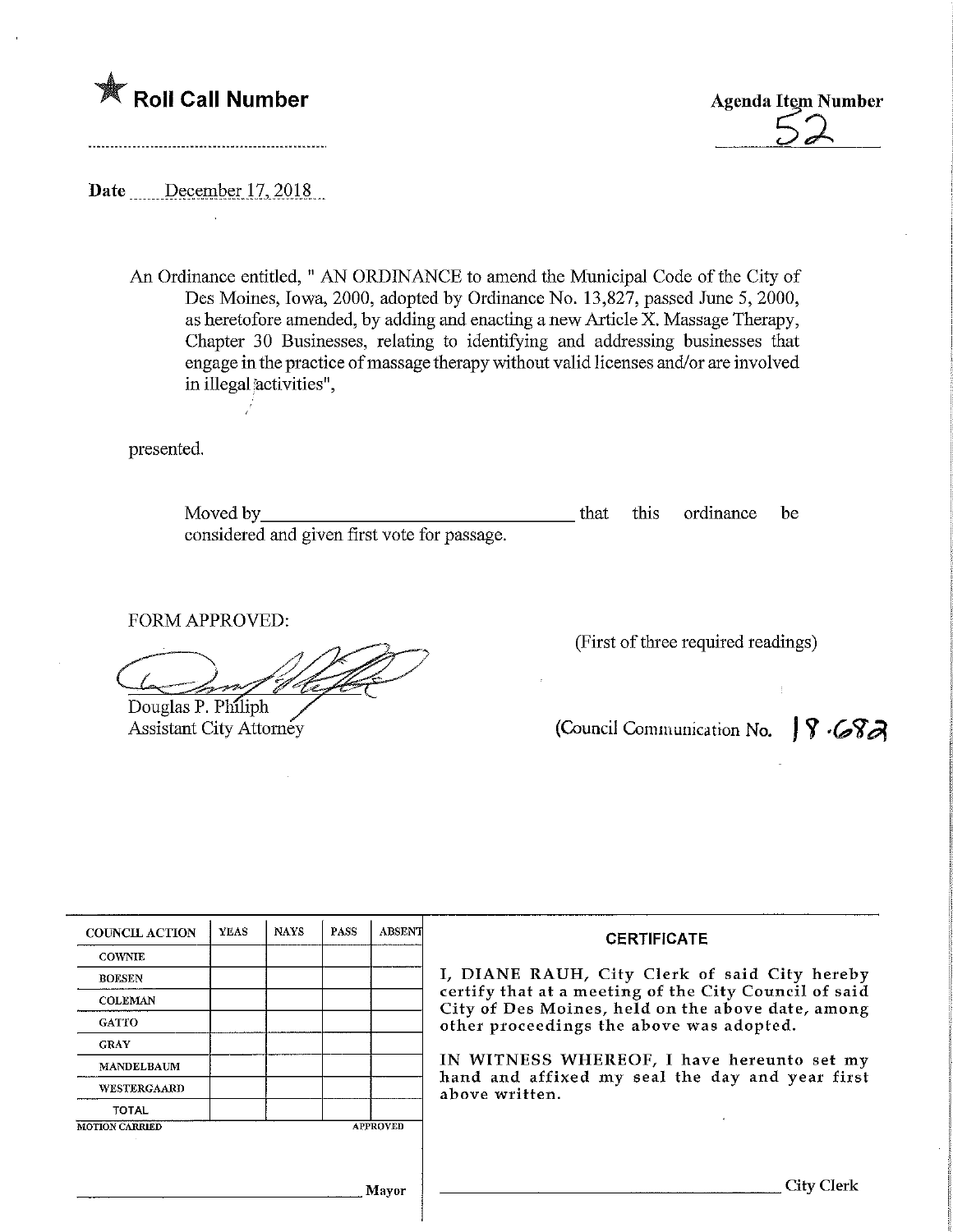# ORDINANCE NO.

AN ORDINANCE to amend the Municipal Code of the City of Des Moines, Iowa, 2000, adopted by Ordinance No. 13,827, passed June 5, 2000, as heretofore amended, by adding and enacting a new Article X. Massage Therapy, Chapter 30 Businesses, relating to identifying and addressing businesses that engage in the practice of massage therapy without valid licenses and/or are involved in illegal activities.

Be It Ordained by the City Council of the City of Des Moines, Iowa:

Section 1. That the Municipal Code of the City of Des Moines, Iowa, 2000, adopted by

Ordinance No. 13.827, passed June 5, 2000, as heretofore amended, is hereby amended by adding

and enacting a new Article X. Massage Therapy, Chapter 30 Businesses, relating to identifying

and addressing businesses that engage in the practice of massage therapy without valid licenses

and/or are involved in illegal activities., as follows:

## **Article X. Massage Therapy**

Sec. 30-450. Purpose.

The State of Iowa licenses massage therapists at Iowa Code Chapter 152C. State licensed massage therapists and businesses offering massage therapy services perform an important service in addressing the health and well-being of Des Moines residents. Unfortunately, there are businesses that advertise they provide massage therapy and/or other therapeutic services, but engage in various illegal activities, which may include prostitution and/or human trafficking. This Article is not intended to discourage legitimate, licensed massage therapists or massage therapy businesses from providing their services within Des Moines. The purpose of this ordinance is to identify and address businesses that engage in the practice of massage therapy without valid licenses and/or are involved in illegal activities, which may include prostitution and/or human trafficking. Businesses providing massage therapy, but also conducting various types of illegal activity, are harmful to the health, safety, and welfare of the City and negatively impact the massage therapy profession.

## Sec. 30-451. Definitions.

For the purposes of this Article, the following words and phrases have the meanings herein set forth, unless it is apparent from the context that a different meaning is intended.

"Massage therapist" means a person licensed under Iowa Code Chapter 152C to  $(1)$ practice the health care service of the healing art of massage therapy in the City of Des Moines.